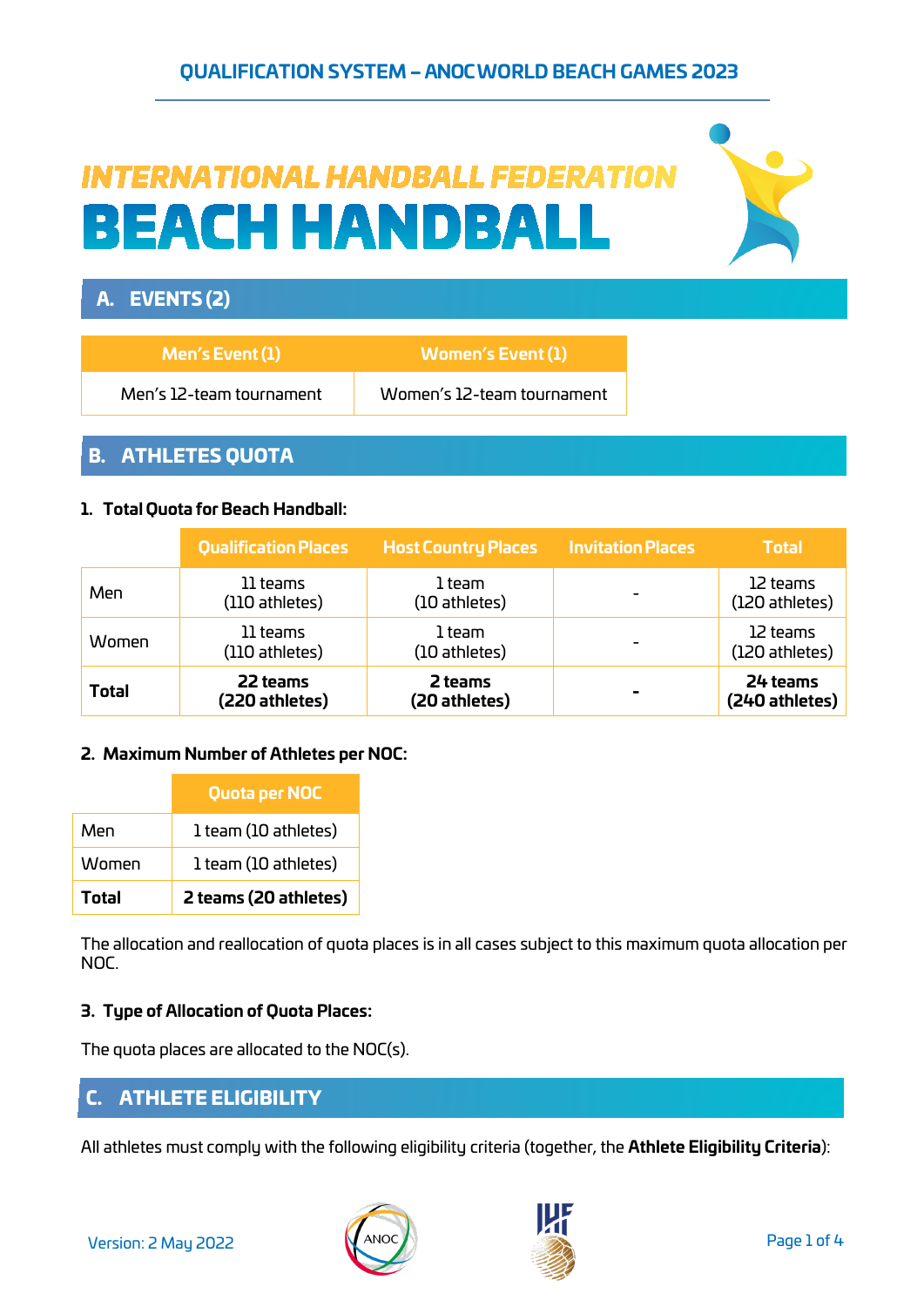#### **1. ANOC Eligibility Criteria**

All athletes must respect and comply with the provisions of the **ANOC World [Beach Games Regulations](https://www.anocolympic.org/wp-content/uploads/2021/09/AWBGRegulations-1.pdf)** ("AWBG Regulations") currently in force, including but not limited to, Section IV, Rule 3 (Nationality of Competitors) and Section XI (World Anti-Doping Code and the Olympic Movement Code on the Prevention of Manipulation of Competitions).

Only those athletes who respect and comply with the AWBG Regulations, the World Anti-Doping Code and the Olympic Movement Code on the Prevention of Manipulation of Competitions, including the conditions of participation established by ANOC, plus the rules of the respective IF, may participate in the ANOC World Beach Games 2023.

Note: Section IV, Rule 1, of the AWBG Regulations provides that with regard to athlete eligibility in the case of conflict between the AWBG Regulations and the rules of the International Federation, the AWBG Regulations prevail.

# D. QUALIFICATION PATHWAY

#### **1. Qualification Places:**

| <b>Number of Quota</b><br><b>Places</b>         | <b>Qualification Pathway</b>                                                                                                                                                                                                                                                                                                                                                                                                                                                                                                                                                                                                                                                                                                                                     |                                                                            |
|-------------------------------------------------|------------------------------------------------------------------------------------------------------------------------------------------------------------------------------------------------------------------------------------------------------------------------------------------------------------------------------------------------------------------------------------------------------------------------------------------------------------------------------------------------------------------------------------------------------------------------------------------------------------------------------------------------------------------------------------------------------------------------------------------------------------------|----------------------------------------------------------------------------|
| D.1.1<br>5 teams (50 Men)<br>5 teams (50 Women) | <b>World Championship</b><br>The five (5) best ranked teams per gender at the Beach Handball World<br>Championship 2022 in Crete, Greece, will each obtain one (1) quota place for<br>their NOC.                                                                                                                                                                                                                                                                                                                                                                                                                                                                                                                                                                 |                                                                            |
| D.1.2<br>6 teams (60 Men)<br>6 teams (60 Women) | <b>Continental Championship</b><br>In order to ensure continental representation, the highest ranked team per<br>gender, not yet qualified through <b>D.1.1</b> , from the six Continental<br>Championships will obtain one (1) quota place for their NOC.                                                                                                                                                                                                                                                                                                                                                                                                                                                                                                       |                                                                            |
|                                                 | <b>Continental Confederation</b><br>Asian Beach Handball Championship<br>African Beach Handball Championship<br>European Beach Handball Championship<br>Oceania Beach Handball Championship<br>South and Central American Beach Handball<br>Championship<br>North America and Caribbean Beach Handball<br>Championship<br>The latest played Continental Championship between 1 January 2022 and<br>25 June 2023 will be considered for this quota allocation purpose. Should<br>a Continental Championship not been held between 1 January 2022 and<br>25 June 2023, then the quota place will be allocated to the next highest<br>ranked team at the Beach Handball World Championship 2022 of that<br>particular Continental Confederation, not yet qualified. | Quota Place<br>1<br>$\mathbf{I}$<br>$\mathbf{I}$<br>1<br>$\mathbf{1}$<br>1 |



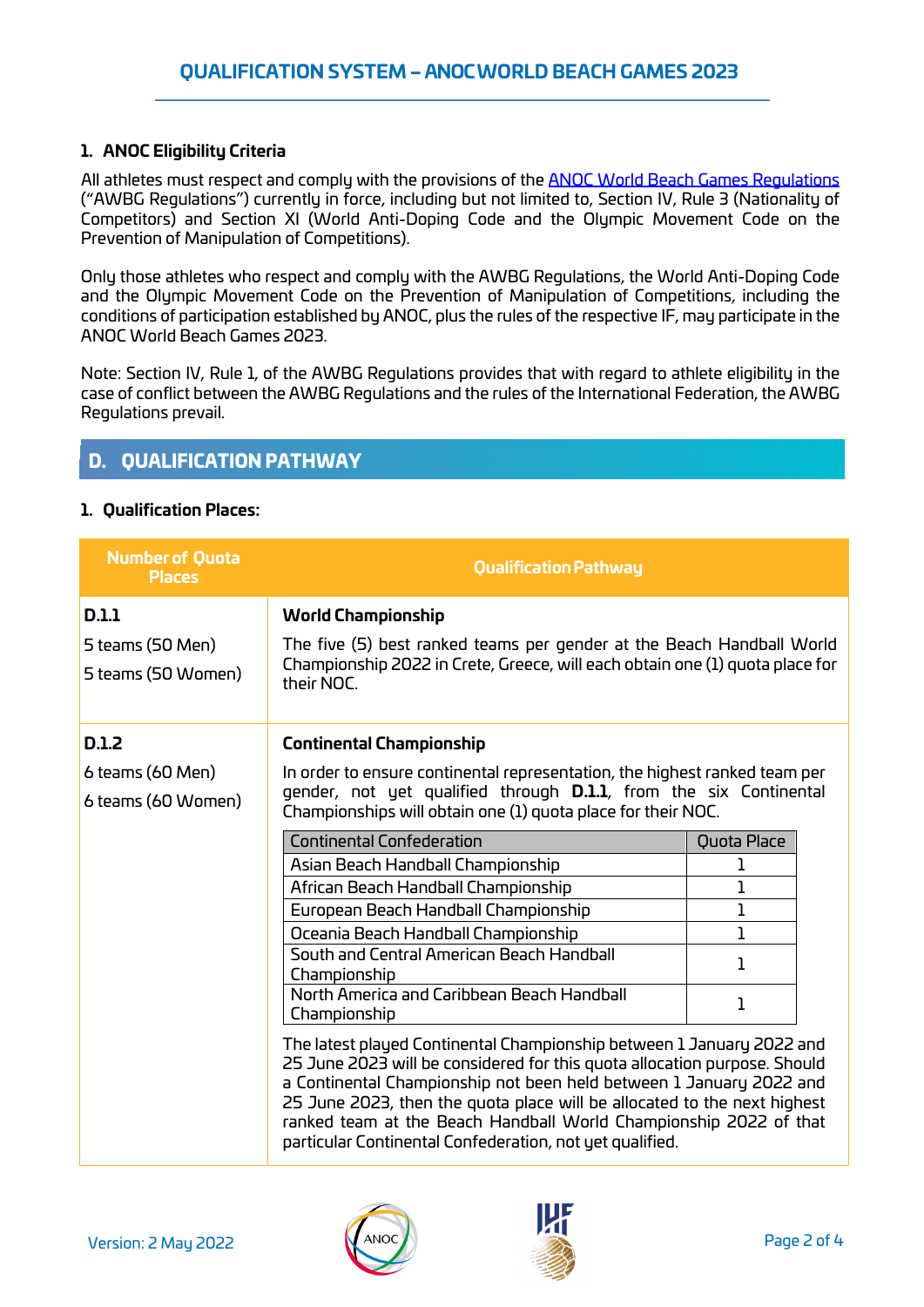## **2. Host Country Places:**

| <b>Number of Quota</b><br><b>Places</b> | <b>Qualification Pathway</b>                                                   |
|-----------------------------------------|--------------------------------------------------------------------------------|
| D.2.1                                   | The Host Country is guaranteed and shall have one (1) quota place per          |
| $l$ team (10 Men)                       | gender if the host country has not previously qualified as outlined in section |
| 1 team (10 Women)                       | D, paragraph 1.                                                                |

## E. CONFIRMATION PROCESS FOR QUOTA PLACES

Following the end of the Qualification period, IHF and ANOC will publish the results and the allocation of quota places on its websites on 26 June 2023 at the latest.

ANOC, in conjunction with the IHF, will inform the respective NOCs of their allocated quota places within one (1) day of the end of the qualification period.

The NOCs will then have one (1) week to confirm in writing with ANOC and IHF if they wish to use these quota places, as detailed in **section G**. If a confirmation is not provided by the deadline, the quota place obtained will be reallocated as per the procedure indicated **in section F**. NOCs will have 72 hours to confirm in writing with ANOC and IHF if they wish to use quota places that have been obtained through the reallocation procedure indicated **in section F**.

The quota(s) for the host country places must be confirmed in writing with ANOC and IHF by 31 May 2023. If the confirmation is not provided by the deadline, then the quota place(s) will be reallocated as per the procedure indicated in **section F**.

# F. REALLOCATION OF UNUSED QUOTA PLACES

#### **1. Reallocation of unused Qualification Places:**

If an allocated quota place is not confirmed by the NOC by the quota place confirmation deadline or is declined by the NOC, then the quota place will be reallocated as follows:

- a) If qualified through the **World Championships** as specified in **D.1.1**, then the quota place will be reallocated to the next best ranked NOC at the Beach Handball World Championship 2022, not yet qualified by any means of qualification under **section D**.
- b) If qualified through the **Continental Championship** as specified in **D.1.2**, then the quota place will be reallocated to the next highest ranked NOC, not yet qualified, of the relevant Continental Championship if it has taken place. Otherwise, the quota place will be reallocated to the next highest ranked NOC at the Beach Handball World Championship 2022 of that particular Continental Confederation, not yet qualified.

Should quota places be still available, then the quota places will be allocated to the next highest ranked NOC at the Beach Handball World Championship 2022, not yet qualified, irrespective of the continent.